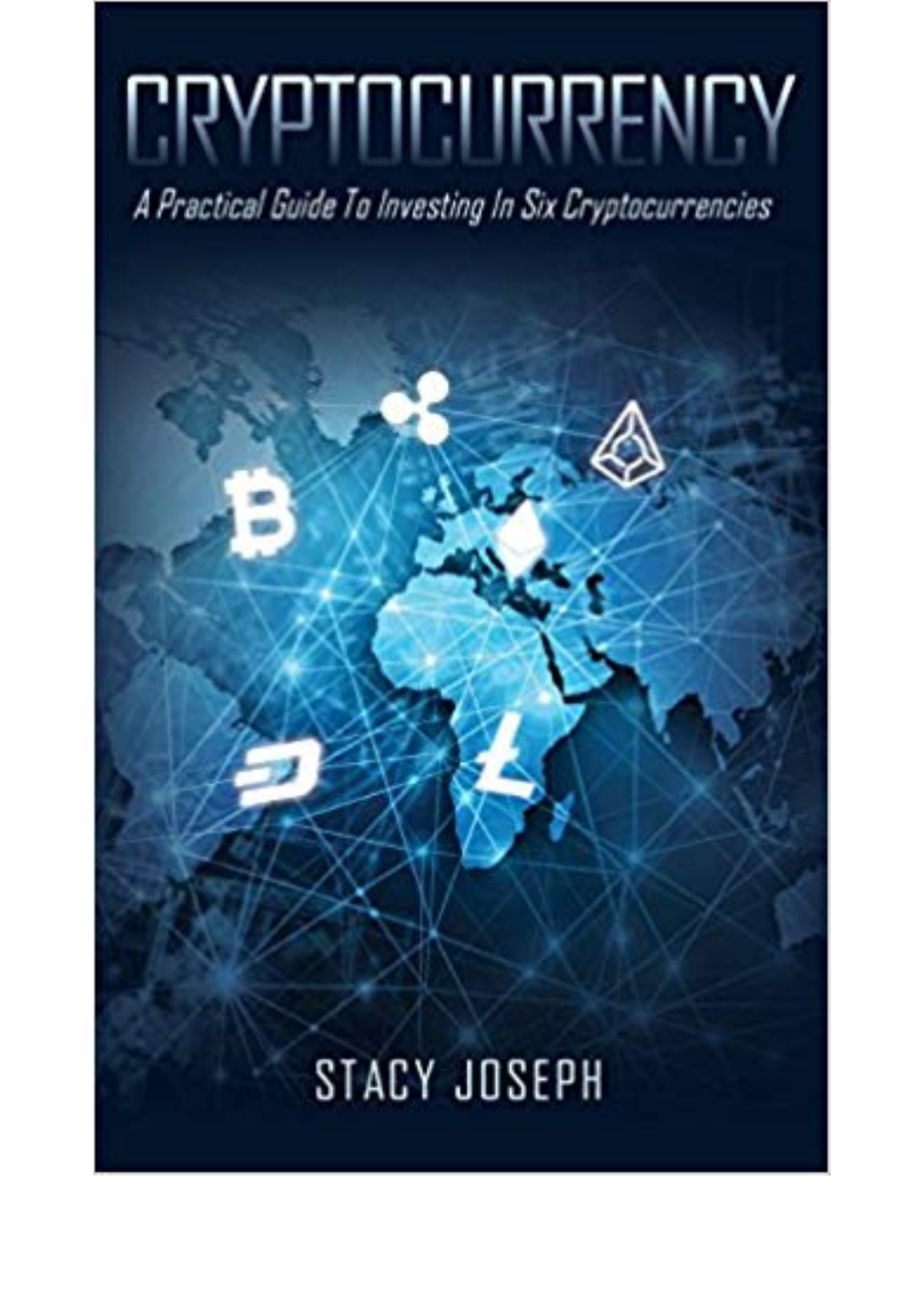*Stacy Joseph*

**Cryptocurrency: A Practical Guide To Investing In Six Cryptocurrencies**

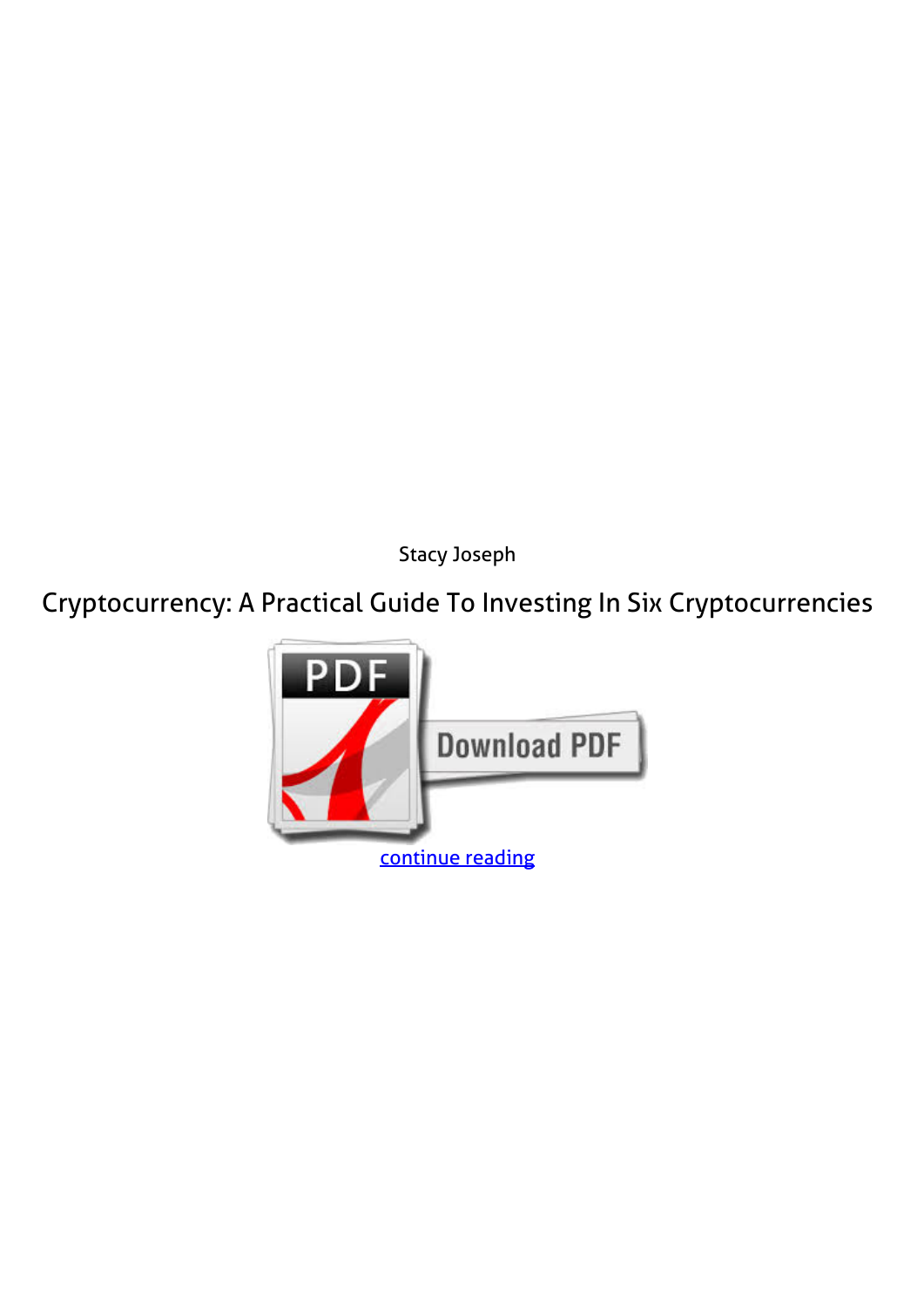During the 2008 financial crisis, we witnessed a worldwide collapse in resources. We saw wealth simply evaporate because of investor panic. We viewed as opportunities to create profitable investments came and remaining as we had been frozen from concern with the unfamiliar. Or have we strike rock-bottom in fact it is only up from here? Will the crash continue? Had we been educated, like many successful traders, we would have obtained low and marketed high. Other than money to take action, information! What simple device were we missing? The development and growth in cryptocurrencies is the next profitable opportunity turning up before our eyes. This book is intended to jumpstart your quest for knowledge on one of the most well-known and trusted cryptocurrencies; "Cryptocurrency: A Practical Guide to Investing in Six Cryptocurrencies" covers six digital currencies and provides a strong basis to build up your portfolio strategy. Bitcoin, Litecoin, Ethereum, Augur, Ripple and Dash. Catch the teach before it leaves the station, all while using this publication as a guide to your destination



[continue reading](http://bit.ly/2Tge8Fv)